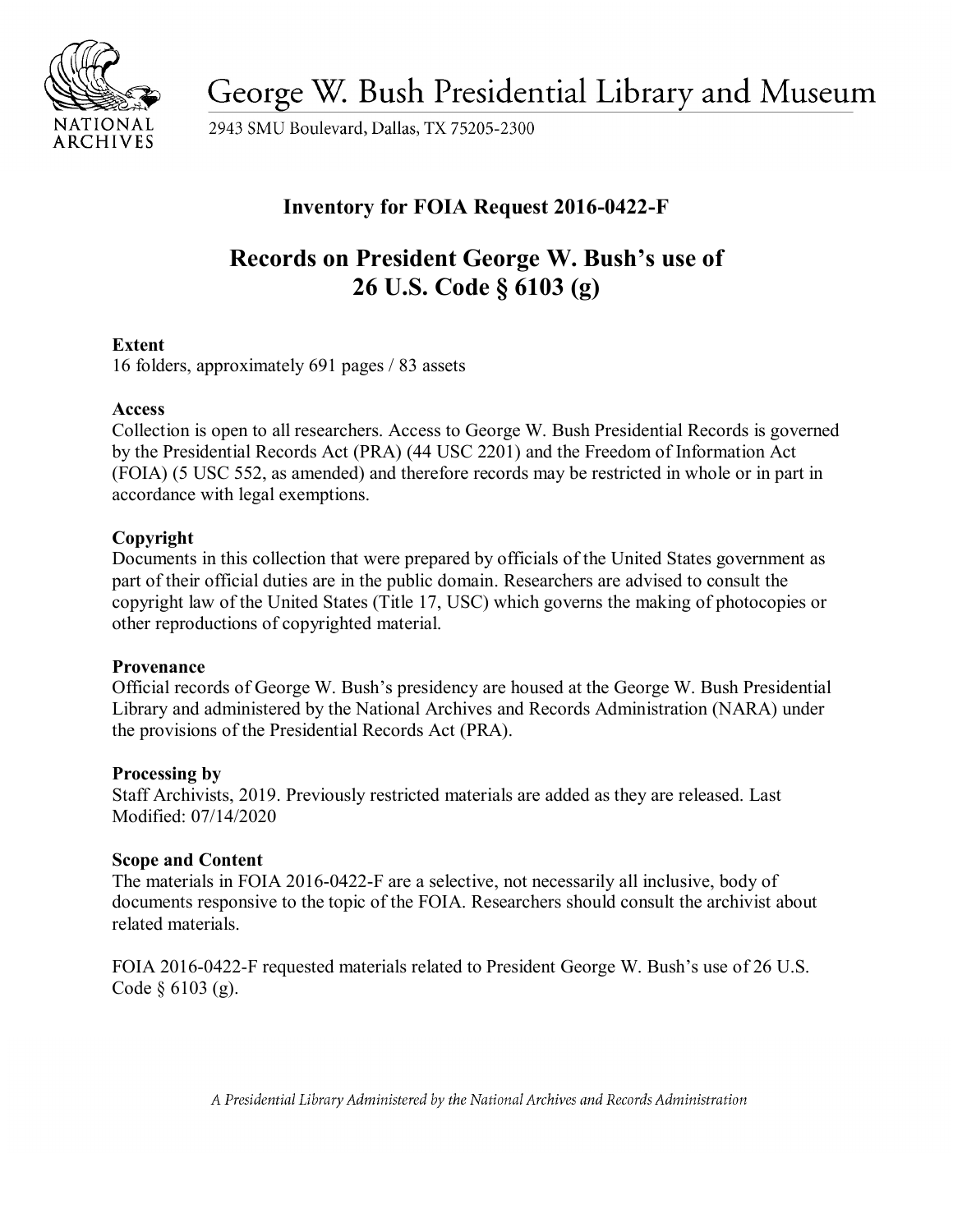correspondence, printed newsletters, printed webpages, invitations, factual PowerPoint and the White House, copies of the Treasury Department Report to the Congress on Scope and Advocate 2003 Annual Report to Congress. This FOIA primarily contains printed emails, routine memorandum, outlines, routine presentations, and reports. Electronic records consist of administrative emails between IRS staff Use of Taxpayer Confidentiality and Disclosure Provisions Volume I, and the National Taxpayer

Please note that a portion of classified records related to this request has not yet been processed. Additional records will be provided as they become available.

#### **System of Arrangement**

 of the FOIA. Researchers should consult an archivist about related materials. The materials in FOIA 2016-0422-F are a systematic body of documents responsive to the topic

 Documents responsive to this FOIA were found in these collection areas – White House Office of Records Management (WHORM) Subject Files, Staff Member Office Files, and George W. Bush Presidential Electronic Records.

WHORM Subject Files are processed at the document level.

 comprised of a series of documents assigned a letter/number combination and filed in a subject The WHORM Subject File compiled by the White House Office of Records Management is category. A complete listing of the subject categories including a detailed description of each category is available in our research room and on our website at www.georgewbushlibrary.smu.edu.

 Staff Member Office Files are maintained at the folder level by staff members within their individual offices and document all levels of administration activity.

 selected and removed from a folder for processing. While this method maintains folder integrity, it frequently results in the incidental processing of documents that are not wholly responsive to Staff Member Office Files are processed at the folder level, that is, individual documents are not the subject area.

The Executive Office of the President (EOP) instance of the Electronic Records Archive (ERA) contains electronic records created or received by President George W. Bush. These records are stored in Search and Access Sets (SAS) that represent their originating computer program, such as Exchange Email or the Worker and Visitor Entry System (WAVES). In addition to records captured from the White House's electronic systems, EOP-ERA also contains records from the home and shared drives used by White House staff.

The following is a list of electronic search results lists (SRLs) and folders processed in response to FOIA 2016-0422-F:

## *George W. Bush Electronic Records*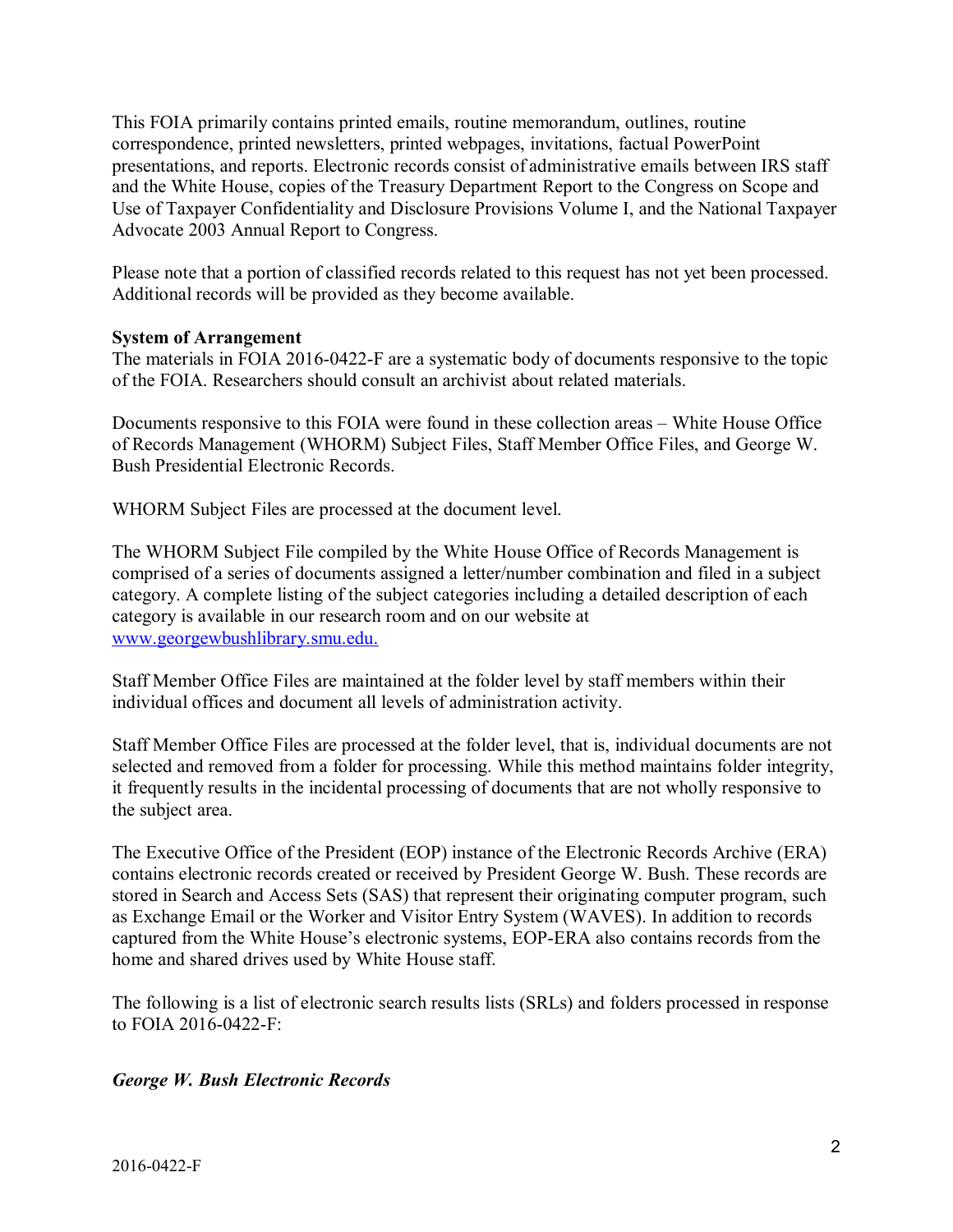ARMS contains 12 assets. Exchange contains 55 assets. Exchange 33 contains 1 asset. RNC contains 4 assets. CEA contains 1 asset. OA contains 10 assets.

#### *George W. Bush Textual Records*

#### **Box 1**

#### **Records Management, White House Office of**

Subject Files - FG006-03A (Chief of Staff, Office Files)

512658

Subject Files - FG006-27 (Office of Senior Advisor – Karl Rove)

686411

690505

Subject Files - FG006-30 (Deputy Chief of Staff for Policy, Office Files)

Subject Files – FI004 (Appropriations)

678864

Subject Files – IM (Immigration)

688161

Subject Files – ND006 (Intelligence)

698712

#### **Staff Member Office Files**